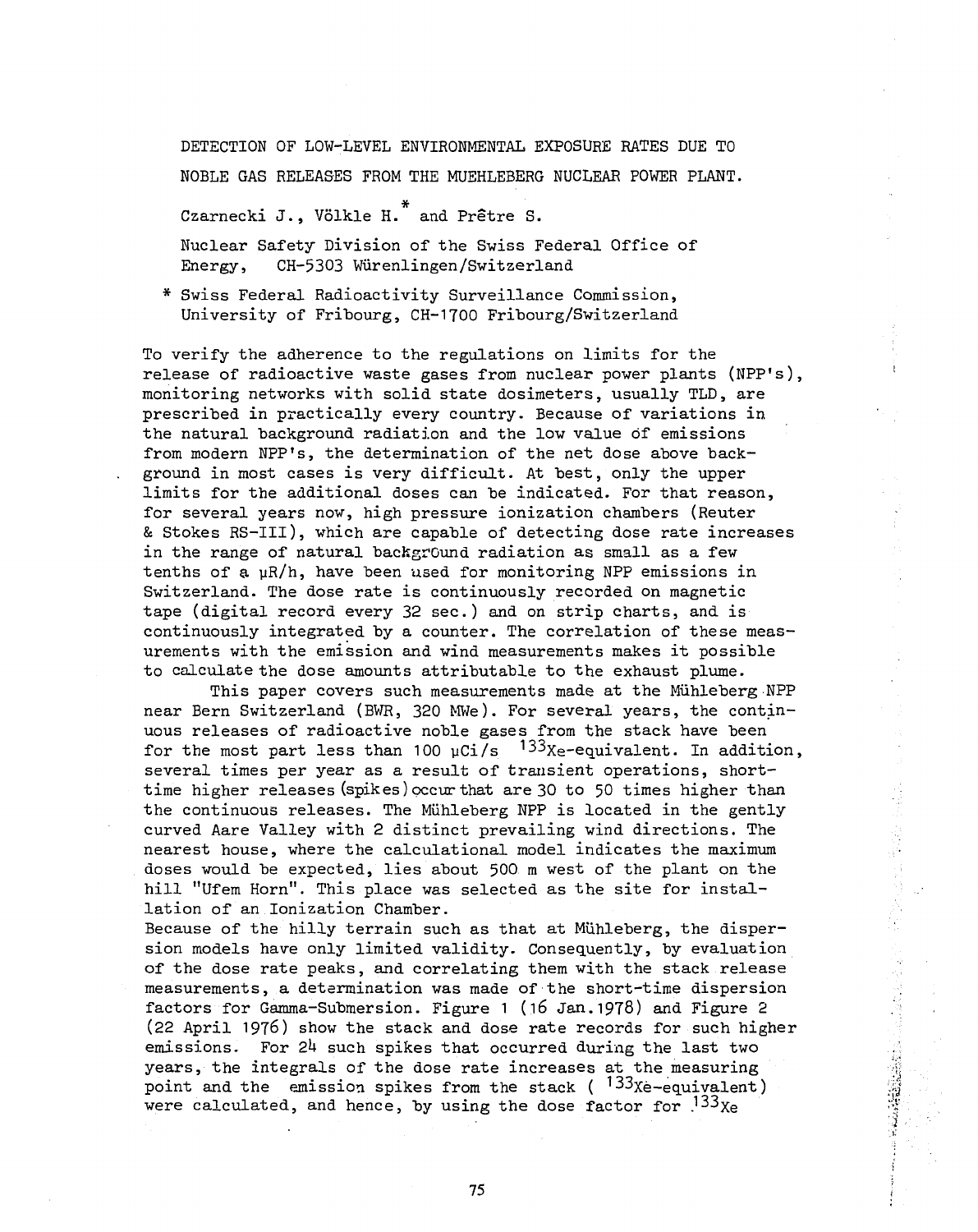(0.011 mrem/Ci per  $s/m^2$ ), the short-time dispersion factor was calculated. The correlation line so obtained (correlation coefficient 0.76) is shown in Figure 3. The mean value of the short-time dispersion factor was found to be  $(5.3) \cdot 10^{-3}$ s/m<sup>2</sup>. From weather statistics, one can. determine a relationship of long-time to short-time dispersion factors to be approximately 0.1. The calculated value of the dispersion factor is thus in agreement with that of G. Schriber (1) for the long-time dispersion factor determined for the same place by other methods.

The determination of the net dose contribution from the continuous stack releases is very difficult because of the meteorologically dependent variations of the natural background radiation at a given place, and because of the very small releases. Thus, only the higher limits of this dose contribution can be determined. The dose rate records from magnetic tape are evaluated using a desk calculator to determine hourly average values. In addition, consideration is given to whether the wind at the stack is blowing in the direction toward the measuring point, or in another direction. In this way, one obtains the average hourly values of the dose rate when the wind is toward the measuring point and when the wind is in other directions. The difference between these two curves corresponds then to the net contribution from the plume. Figure  $4a$  shows an example of such an evaluation for the period from 16 March 1977 to 26 April 1977. The averaged value of the dose rate is given for the wind in the direction toward the measuring point (dotted line) and for other wind directions (solid line). Figure  $4b$  shows the difference between the two curves. For this example, the calculated average net dose rate is 0.05 $\pm$ 0.07 µR/h or < 0.12 µR/h, which corresponds to the higher limit of the additional yearly dose contribution from the NPP, and amounts to less than 1.1 mR/y above background radiation.

## REFERENCES

- 1) Schriber G.: Beitráge zur Bestimmung der Strahlenbelastung in der Umgebung von Kernkraftwerken. Dissertation, Universitát Bern, Dezember 1978
- 2) Volkle H. und Czarnecki J.: Kontinuierliche Messung der Dosisleistung aus der Abluftfahne eines Kernkraftwerkes. Fachverband für Strahlenschutz, Jahrestagung 1978, Norderney/FRG.
- 3) Jahresberichte 1974 bis 1978 der Eidg. Kommission zur Ueberwachung der Radioaktivitát zuhanden des Bundesrates. Beilage Bulletin des Bundesamtes für Gesundheitswesen, Bern.
- 4) Gogolak C. and Miller K.M. (1974): Method for obtaining radiation exposure due to a boiling water reactor plume from continuously monitoring ionization chambers, Health Physics 27, 132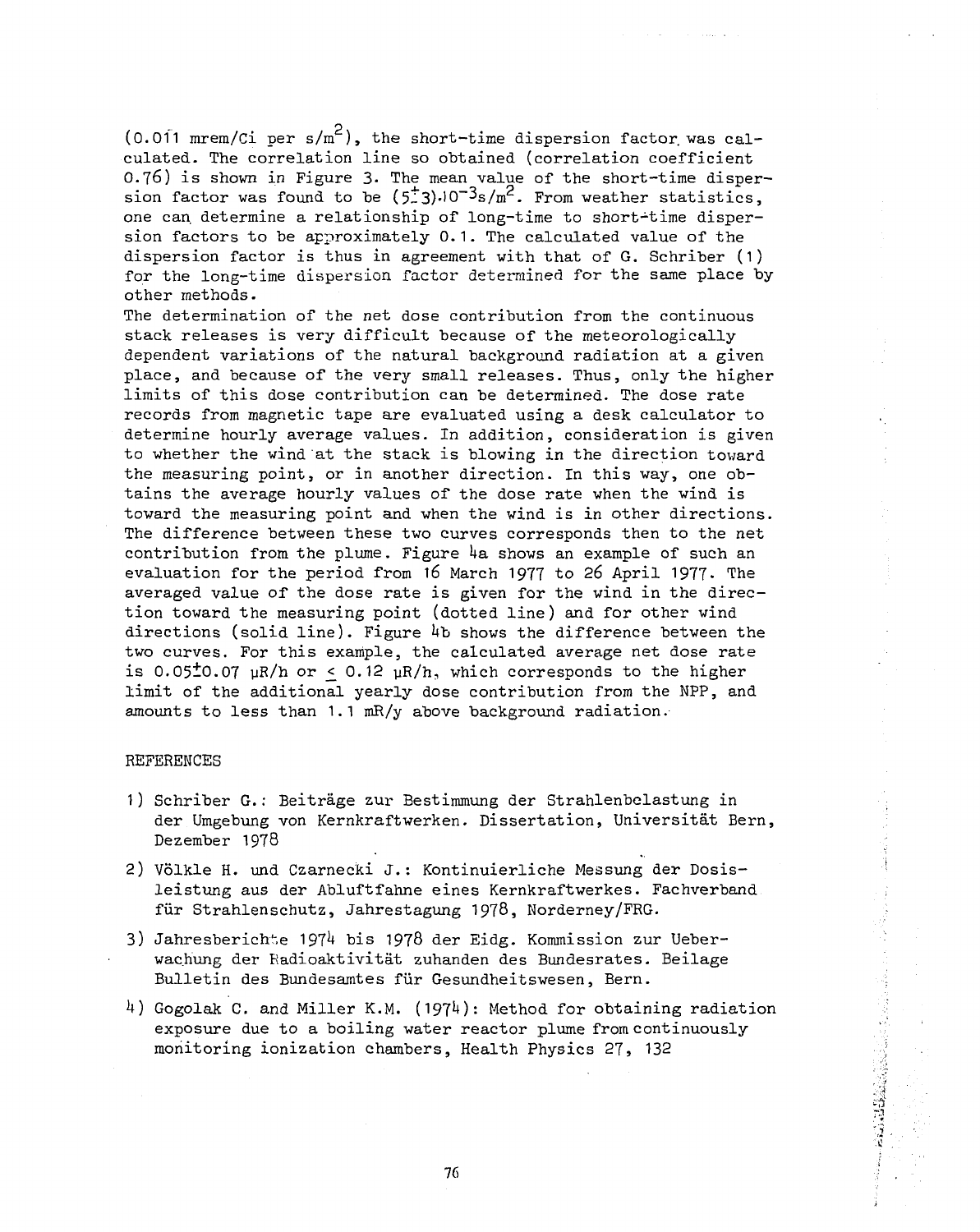

 $\label{eq:2.1} \frac{1}{\sqrt{2}}\sum_{i=1}^n\frac{1}{\sqrt{2}}\sum_{i=1}^n\frac{1}{\sqrt{2}}\sum_{i=1}^n\frac{1}{\sqrt{2}}\sum_{i=1}^n\frac{1}{\sqrt{2}}\sum_{i=1}^n\frac{1}{\sqrt{2}}\sum_{i=1}^n\frac{1}{\sqrt{2}}\sum_{i=1}^n\frac{1}{\sqrt{2}}\sum_{i=1}^n\frac{1}{\sqrt{2}}\sum_{i=1}^n\frac{1}{\sqrt{2}}\sum_{i=1}^n\frac{1}{\sqrt{2}}\sum_{i=1}^n\frac$ AR)

77